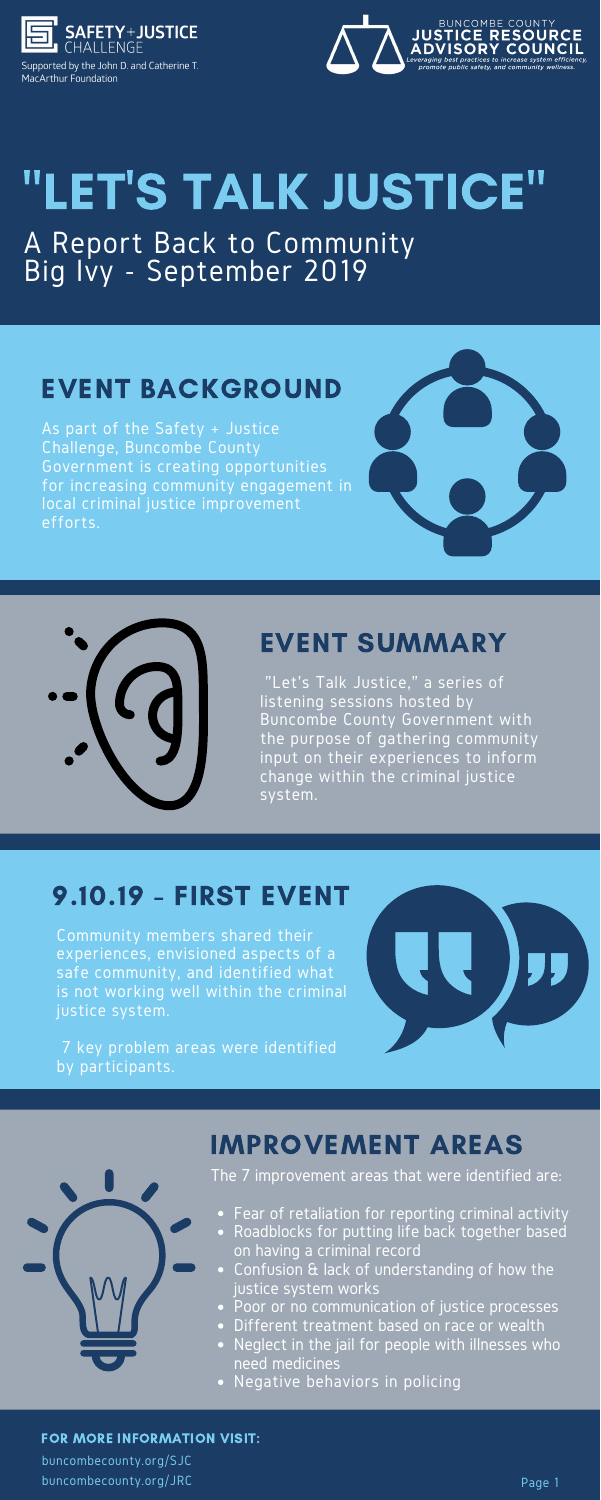

Supported by the John D. and Catherine T. MacArthur Foundation



## 9.17.19 SECOND EVENT

The community members led a discussion of their identified problems and dug deeper into the contributing causes. Participants narrowed down the 7 items to 3 top priorities.



#### TOP 3 PRIORITIES

# "LET'S TALK JUSTICE"

A Report Back to Community Big Ivy - September 2019



FOR MORE INFORMATION VISIT:

buncombecounty.org/SJC buncombecounty.org/JRC

- Have traveling officers who can come to community centers rather than everyone going to Justice Resource Center in Asheville
- Give information about the Justice Resource Center through hubs and educating people in jail and through pretrial.
- Create incentives to lower barriers in housing, education, employment, for example:
- Different treatment based on race or wealth
- Roadblocks to Restoring Life
- Confusion about how the Criminal Justice System works

## SOLUTIONS

Divert public monies (like fees and penalties) into solutions and link with corporate dollars.

## NEXT STEPS

Input received from community at "Let's Talk Justice" is being shared with other members of workgroups and the Buncombe County Justice Resource Advisory Council. These groups include members of local law enforcement, elected officials (e.g. Sheriff, Judges, District Attorney), defense attorneys, and Buncombe County Government leadership.

The information shared at Big Ivy will be communicated to other communities in an effort to discuss important changes within the local criminal justice system.

11/5/19 & 11/12/19 at Pisgah View Apartments

#### UPCOMING "LET'S TALK JUSTICE" EVENTS: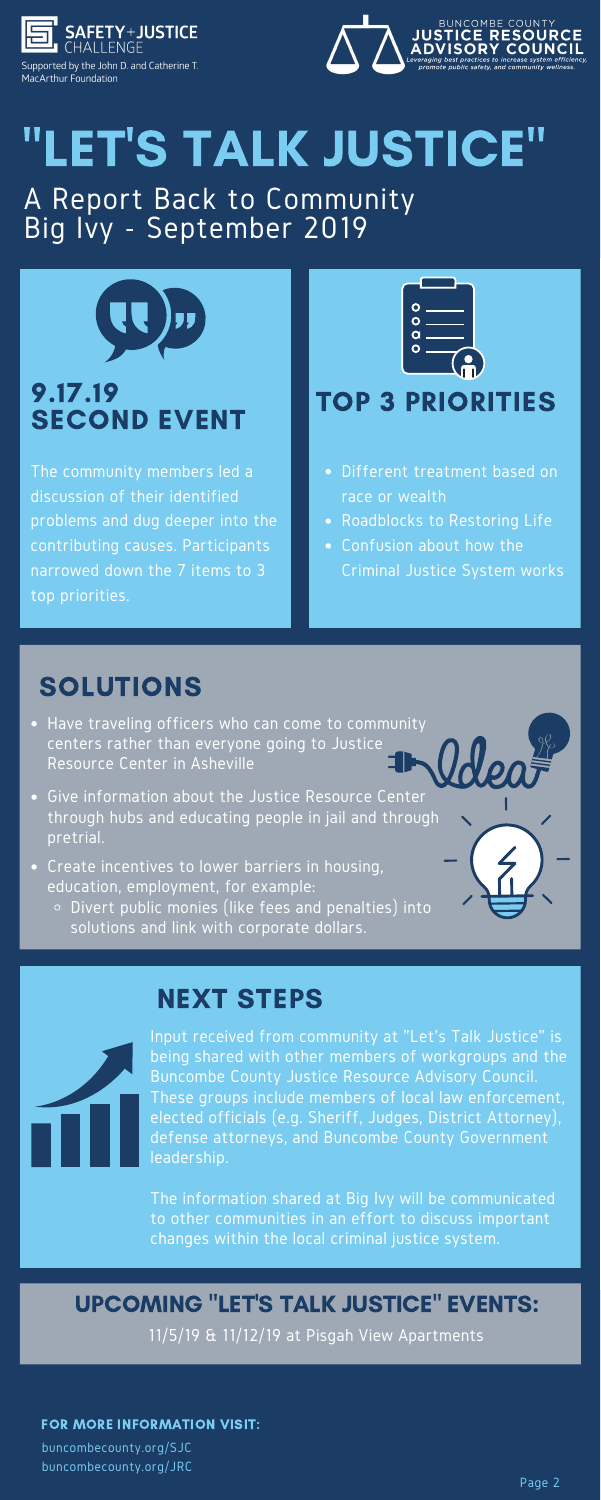



#### **"***Let's Talk Justice***" Listening Session Report Back to Community**

Big Ivy Community Center September 10 & 17, 2019

**Introduction:** In September 2019, the Community Engagement Working Group from the Buncombe County Safety and Justice Challenge Grant conducted two "Let's Talk Justice" Listening Sessions at the Big Ivy Community Center. Here is a summary of what we heard and how we plan to carry it forward.

#### **Session I on September 10th Sharing our Experiences, Identifying Visions & Problems:**

The facilitation team gave a brief summary of the Safety and Justice Challenge Grant and the 7 strategies that are in place to work on improving the justice system and reducing the jail population in ways that support equity, justice and community safety.

**Storytelling:** Community residents shared their stories of encounters with the criminal justice system and how it operates.

**Safe Community Envisioning**: Residents shared what they believe makes a community a safe place to live and then identified positive things in the criminal justice system that they currently see occurring.

**Learning and Improving:** Residents then discussed the negative things in the criminal justice system that have kept the community from being safe. They identified aspects of the criminal justice system that are not working well and need to change. This included additional storytelling from personal experiences and observations. The list of identified problems or areas for improvement included the following:

- *1. Fear of retaliation for reporting criminal activity in our community*
- *2. Roadblocks for putting life back together from discrimination based on having a criminal record (ex. Housing, employment, professional licensure, child custody, and poverty vicious cycles)*
- *3. Confusion and lack of understanding of how the justice system works (what are our rights? How to get information? How to access a Public Defender)*
- *4. Poor or no communication of justice processes (ex. Case continuance without notice, next steps in a case)*
- *5. Different treatment based on race or wealth*
- *6. Neglect in the jail for people with illnesses who need medicines (ex. Deaths in custody)*
- *7. Negative behaviors in policing*

#### **Session II on September 17th Prioritizing Problems, Generating Solutions, and Prioritizing Critical Solutions for Action:**

The facilitation team reviewed with the community the previous week's session, the Safety and Justice Strategies, and the identified problems that call out for solutions. After discussing the identified problems further, the participants were given an opportunity to "vote" using color stickers for the three highest priority problems to be addressed. The top three priority problems became a basis for deeper exploration for root causes and generating solutions.

**Prioritize Problems:** The three identified problems receiving the highest priority from the community were:

- *1. Different treatment based on race or wealth*
- *2. Roadblocks to Restoring Life*
- *3. Confusion about how the Criminal Justice System works*